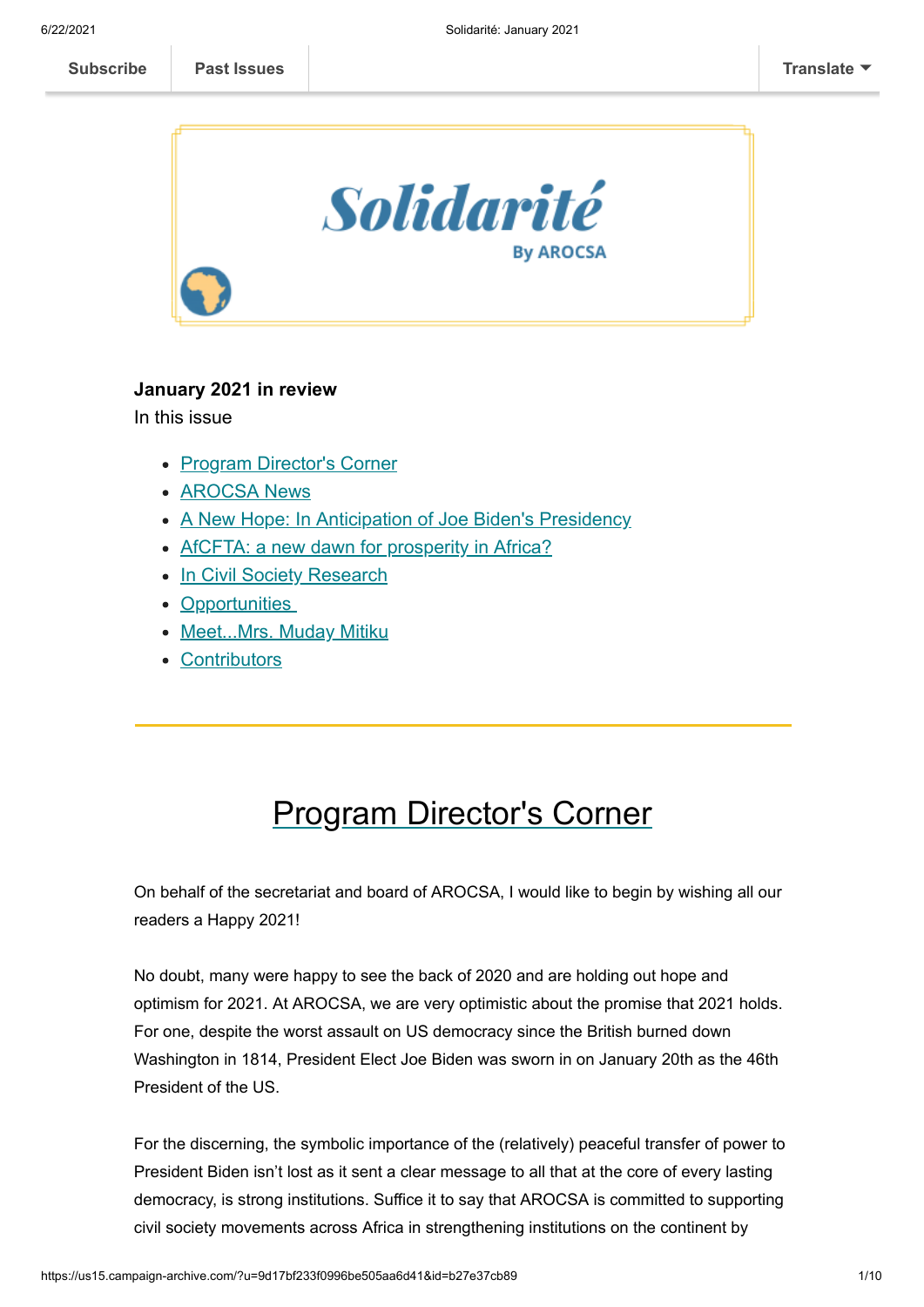this regard.

Another cause for optimism around the world is the nature of some of President Biden's raft of executive orders including reversing Trump era anti-immigration policy, re-joining the Paris Climate Accord, and reinstating funding to the UNFPA; a move that will have significant impact on the lives of women and girls across the world, funding lifesaving maternal health care, family planning services, and programmes ending violence against women and girls.

The availability and roll out of several COVID vaccines also signals hope of a return to some degree of pre-pandemic normalcy before the end of the year, at least for most of the world. Although it isn't quite clear when these vaccines will become readily available to the masses in Africa.

Internally at AROCSA, we began implementing a key strategic pillar to expand our program and funding partnerships in Q4 last year in order to create more value for our beneficiaries and members alike. This work is bearing fruit and we expect that we shall be announcing some new partnerships over the coming months. We shall also be unveiling our new membership structure and plans shortly, so please keep your eyes on our website.

We thank you for your continued support and wish you a very productive 2021.

In solidarity,



*Shaninomi Eribo Programs Director*

### <span id="page-1-0"></span>AROCSA News

A very happy new year to you from the Association for Research on Civil Society in Africa. The new year has come with new inspirations and challenges and we look forward to sharing them all with you as we journey together.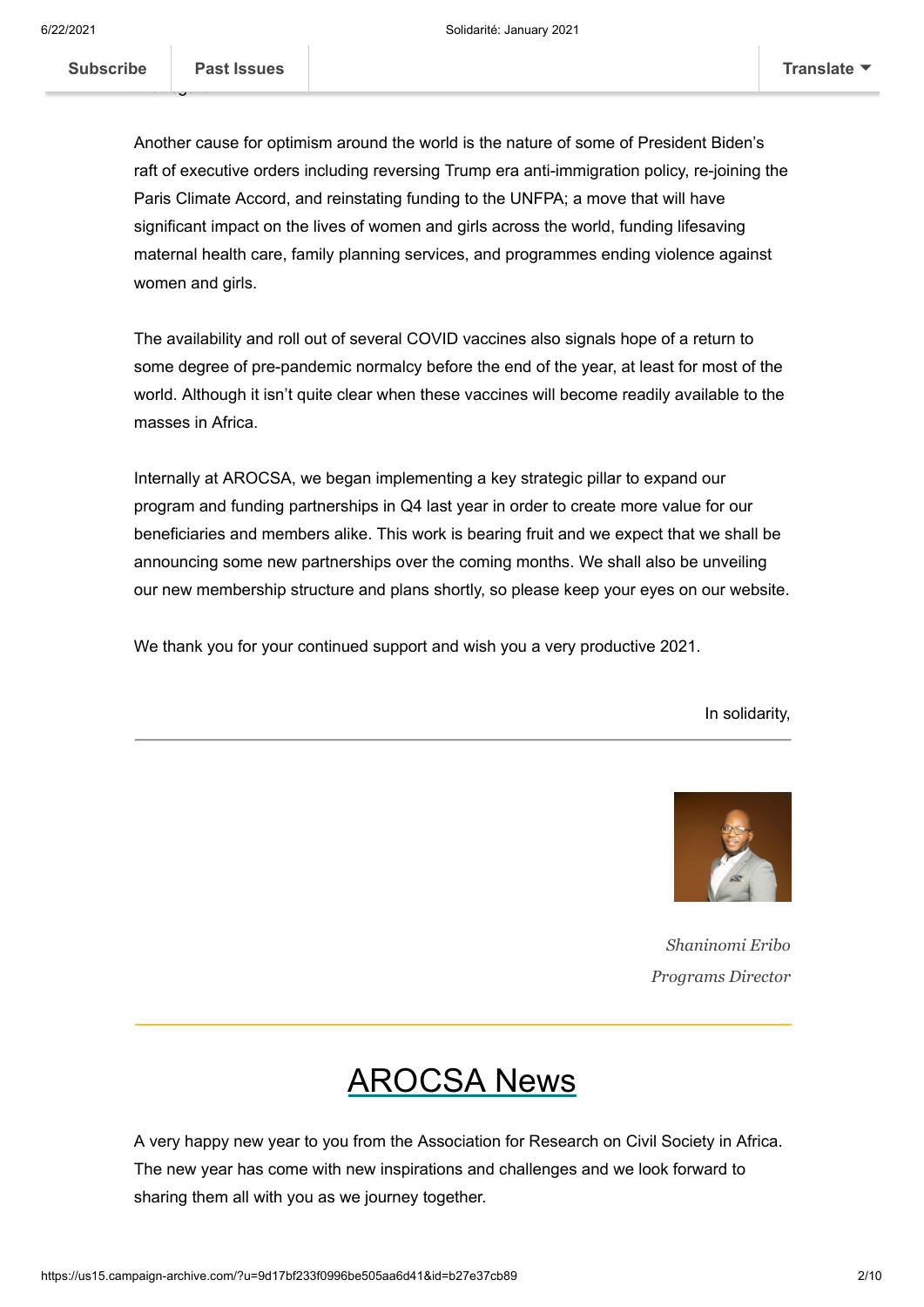very best of a community of civil society researchers and practitioners that assists you in maximizing your career potentials in a cost-effective and practical way. To this end, we are currently integrating an exclusive membership portal into the existing AROCSA website where this community can thrive in the exchange of ideas and access to valuable resources.

best possible membership experience for subscribers. The task at hand is to offer you the

Last year, we launched the AROCSA PhD Fellowship Program to provide research grants to PhD scholars who have successfully defended their research proposals. Successful applicants to the Fellowship will be notified in February and will subsequently provided with funding to complete their research. Upon completion of their research, AROCSA PhD Fellows will have their papers hosted on the AROCSA website as an open source document to benefit other researchers and the general public.

The NGO Leadership Transition Fellowship Program will most likely be hosted in Africa this year for the first time since its inception. The program - which is usually hosted by the Lily Family School of Philanthropy (LFSOP) of Indiana University, Indianapolis - was previously postponed in 2020 as a result of the COVID-19 pandemic and its accompanying restrictions. Plans are underway to have the program hosted in Accra in conjunction with the University of Ghana Business School (UGBS).

Also coming up this quarter, our 2020 African Civil Society Practitioner Skills Gap Survey report will be published. The primary aim of conducting the Survey was to identify the functional skills gaps within CSO's and NGO's operating across Africa, so that the results of the survey could then inform the development of an appropriate program to help address the gaps identified. This is in keeping with AROCSA's mission to build a community of excellence in civil society 'research' and 'practice' on the continent, with the survey focusing on delivering on the 'practice' side of our mission. This skills gap survey appeared to take on even more importance as the COVID-19 pandemic and its accompanying restrictions brought the operations of a lot of civil society organizations to a halt last year.

Thank you for your commitment to AROCSA. Welcome to 2021!

Sincerely, The AROCSA Team

### A New Hope: In Anticipation of Joe Biden's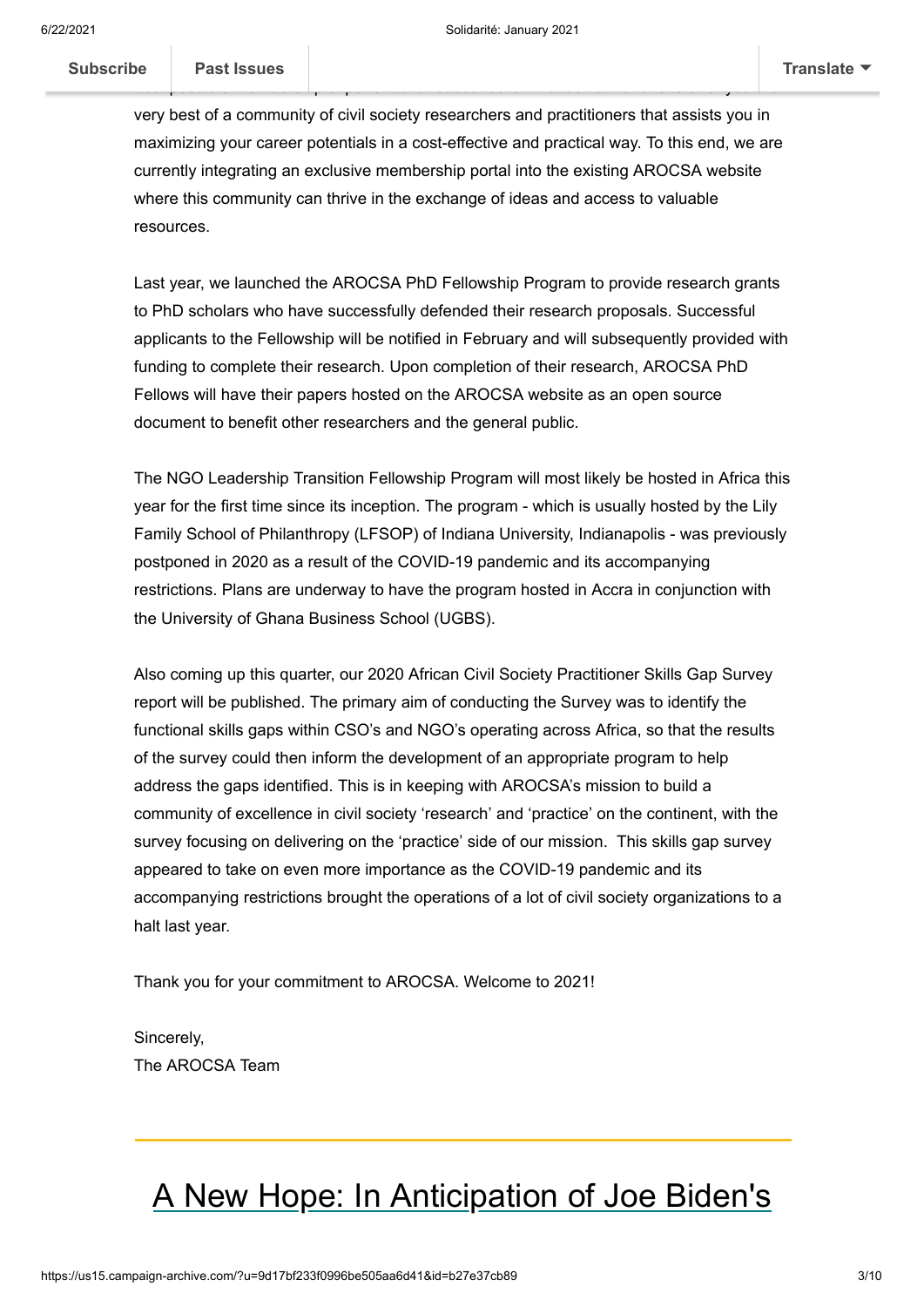

Photo by Chip Somodevilla on AFP/Getty Images

Saying that the presidential elections of the United States of America have a tendency to hold most of the world in its hypnotic grip is no exaggeration. President Joe Biden's win on November 3rd, 2020 was no exception to this tradition. After much anticipation and despite the initial reluctance from former President Donald Trump, President Biden was declared [the winner and President Elect; the New Year would see a new president in the White](https://www.nytimes.com/2020/11/07/us/politics/biden-election.html) House.

However, the celebrations of the winning party, anticipation of the inauguration, and the [general governance of the country where however impeded by the storming of Capitol Hill](https://abcnews.go.com/US/visual-timeline-attack-capitol-hill-unfolded/story?id=75112066) on January 6th, 2021. The events of that day left a blemish on what had already begun to feel like the turning of a new page.

Even before [President Biden's inauguration](https://www.bbc.com/news/av/world-us-canada-55740014) on January 20th, 2021, he already committed himself to the task at hand by engaging a 12-member advisory board that makes up his [coronavirus task force](https://www.theguardian.com/us-news/2020/nov/09/joe-bidens-coronavirus-task-force-to-meet-as-first-public-schedule-released). The pandemic, now an ever-pressing point of concern for Americans and the rest of the world, remained at the forefront of proceedings as he and Vice President Kamala Harris [paid tribute to 400,000 people](https://www.reuters.com/article/us-health-coronavirus-usa/biden-leads-observance-of-americas-400000-covid-19-dead-on-eve-of-inauguration-idUKKBN29O24X?edition-redirect=uk) who have lost their lives to COVID-19 in the United States thus far, on the eve of inauguration day. Since he was officially sworn in on January 20th, he has signed [42 executive actions](https://abc13.com/president-joe-biden-42-executive-actions-kamala-harris-bidens-first-100-days/10195643/) covering the pandemic, equity, the environment, and immigration amongst others.

The early signs fill many with optimism. The 46th president of the United States has assumed office at a difficult time but appears prepared to navigate it. His clear and decisive approaches to key issues show a preparedness and conscience that many might argue has been missing in American politics over the last 4 years, glimpses of an America that many are in a hurry to return to.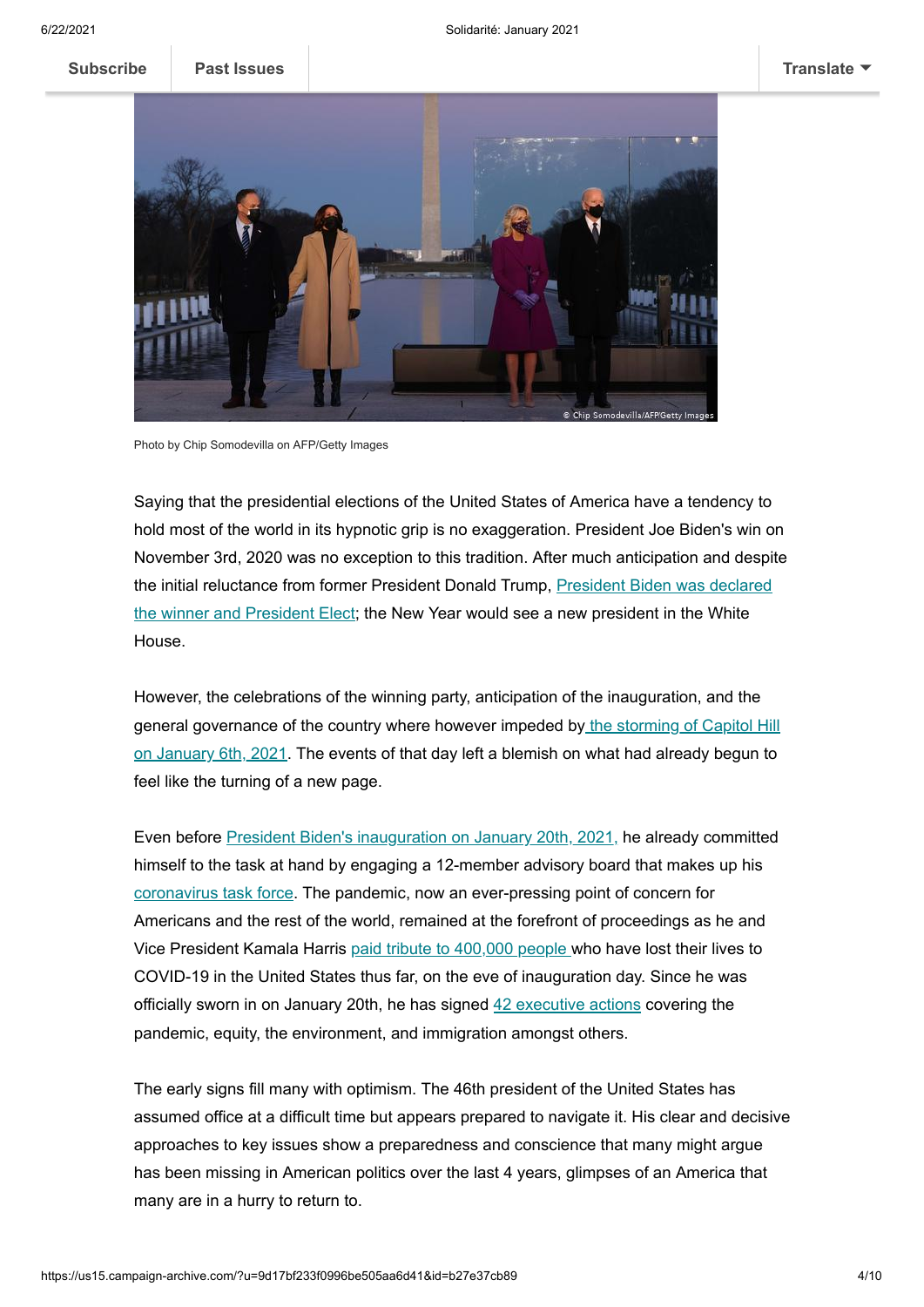[Cardinal Pell case: Australian news outlets admit breaching legal ban](https://www.bbc.com/news/world-australia-55883738) [13th National Party Congress makes headlines around Asia](https://en.vietnamplus.vn/13th-national-party-congress-makes-headlines-around-asia/195731.vnp) [Asia Today: China reports 380 cases south of Beijing](https://abcnews.go.com/Health/wireStory/asia-today-china-reports-360-cases-south-beijing-75159139) [Shukatsu sexism: The Japanese jobseekers fighting discrimination](https://www.bbc.com/news/world-asia-55344408) [Israeli prosecutors spell out allegations against Netanyahu](https://www.arabnews.com/node/1786731/middle-east) [Opinion: Iranians move into front line of the Middle East's quest for religious change](https://www.wionews.com/opinions-blogs/opinion-iranians-move-into-front-line-of-the-middle-easts-quest-for-religious-change-359492) [Democracy on the brink? US has familiar echo for Latin Americans.](https://www.csmonitor.com/World/Americas/2021/0119/Democracy-on-the-brink-US-has-familiar-echo-for-Latin-Americans) [Hyatt to offer free coronavirus testing at all Latin America resorts](https://www.foxnews.com/travel/hyatt-offer-guests-latin-america-locations-free-covid-19-test) [Brazil's COVID-19 catastrophe: nothing less than criminal](https://www.aljazeera.com/opinions/2021/2/1/brazils-covid-19-catastrophe-nothing-less-than-criminal) [COVAX to send AstraZeneca shot to Latin America, some states to get Pfizer too](https://www.nasdaq.com/articles/covax-to-send-astrazeneca-shot-to-latin-america-some-states-to-get-pfizer-too-2021-02-01)

## <span id="page-4-0"></span>AfCFTA: a new dawn for prosperity in Africa?

On January 1st, under the continental free trade agreement, African countries opened their markets to duty-free trading of goods and services across borders. The formal start of trading was given the official go-ahead at an extraordinary meeting in December 2020 where AU member states called on "women, youth, businesses, trade unions, civil society, cross border traders, the academia, the African Diaspora and other stakeholders to join them as governments in this historic endeavour of creating the "Africa We Want" in line with the Agenda 2063.



Image credits: *pixababy*

According to the World Bank, the new market created under the African Continental Free Trade Area (AfCFTA) agreement is estimated to be as large as 1.3 billion people across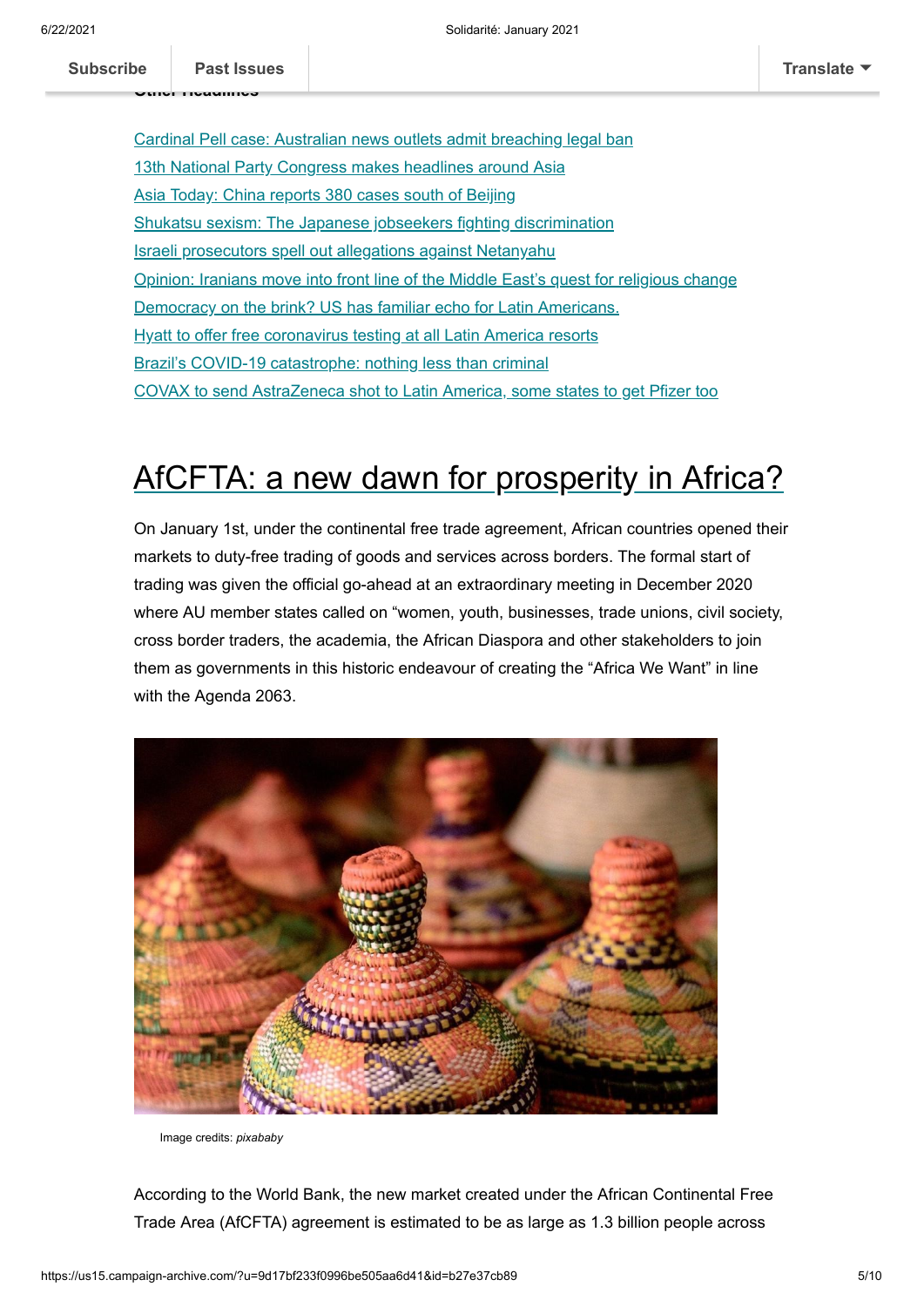However, ahead of full implementation of the agreement lie a number of significant challenges. As Wamkele Mene, Secretary-General of the AfCTA told the Financial Times before the launch;

 $\frac{1}{2}$  , the 30 million Africans out of extreme powerty.

*"If you don't have the roads, if you don't have the right equipment for customs authorities at the border to facilitate the fast and efficient transit of goods… if you don't have the infrastructure, both hard and soft, it reduces the meaningfulness of this agreement".*

African civil society has a key role to play in transforming the potential of the agreement into reality. By continuing to advocate for the provision of the required infrastructure investments in national budgets and holding governments to account in budget implementation, civil society can help unlock the full potential of the agreement for millions across Africa. This has to be a priority as it is a win-win; investing in infrastructure development creates jobs, and the delivered infrastructure facilitates borderless trade with the end result that prosperity is created for millions of Africans across the continent.

#### **In other news**

[UNFPA welcomes Biden's intention to reinstate funding](https://esaro.unfpa.org/en/news/un-sexual-and-reproductive-health-agency-welcomes-usa-intention-reinstate-funding-millions-1) [Africa: Development Prospects in Africa Undermined By a Severe Economic Downturn](https://www.un.org/africarenewal/news/development-prospects-africa-undermined-severe-economic-downturn) [Africa: Musu Bakoto Sawo Emerges 2020 Daily Trust African of the Year](https://allafrica.com/stories/202101170038.html?aa_source=nwsltr-humanrights-en) [North Africa: Ten Years After the Arab Spring, the Region's Media Faces Grave Threats.](https://cpj.org/2021/01/ten-years-after-arab-spring-media-threats-press-freedom-trends/) Here Are the Top Press Freedom Trends [Mozambique: British Aid for Victims of Cyclone Eloise](https://allafrica.com/stories/202101270871.html?aa_source=nwsltr-aid-en) [Congo-Kinshasa: South Kivu - an Endless Flight](https://www.msf.org/south-kivu-democratic-republic-congo-endless-flight) [COVID 19: TrustAfrica and V6 CO Online Medical Supplies Provide Support for Healthcare](http://trustafrica.org/en/resource/news/item/3509-covid-19-trustafrica-and-v6-co-online-medical-supplies-provide-support-for-healthcare-workers-in-senegal) Workers in Senegal [Nigeria: IMF Revises Nigeria's 2021 GDP Forecasts to 1.5%](https://www.thisdaylive.com/index.php/2021/01/27/imf-revises-nigerias-2021-gdp-forecasts-to-1-5/) [South Africa: New Vaccine Trial Shows promise Against 'Severe' COVID symptoms](https://www.dailymaverick.co.za/article/2021-01-29-johnson-johnsons-vaccine-trial-shows-protection-against-covid-19-deaths-and-severe-disease/) [Nigeria: Covid-19 - Death Cases Rise By 34% in Two Months](https://www.thisdaylive.com/index.php/2021/01/31/covid-19-death-cases-rise-by-34-in-two-months/)

### <span id="page-5-0"></span>In Civil Society Research

CIVICUS has been publishing its annual State of Civil Society Report since 2012. The report focuses on civil society action and trends impacting civil society. The 2020 edition is now available on their [website](https://www.civicus.org/index.php/state-of-civil-society-report-2020).

The interactive report is broken down into 5 parts:

- 1. [Civil society action on climate crisis](https://www.civicus.org/documents/reports-and-publications/SOCS/2020/SOCS2020_Climate_en.pdf)
- 2. [Collective action triggered by economic injustice](https://www.civicus.org/documents/reports-and-publications/SOCS/2020/SOCS2020_Protest_en.pdf)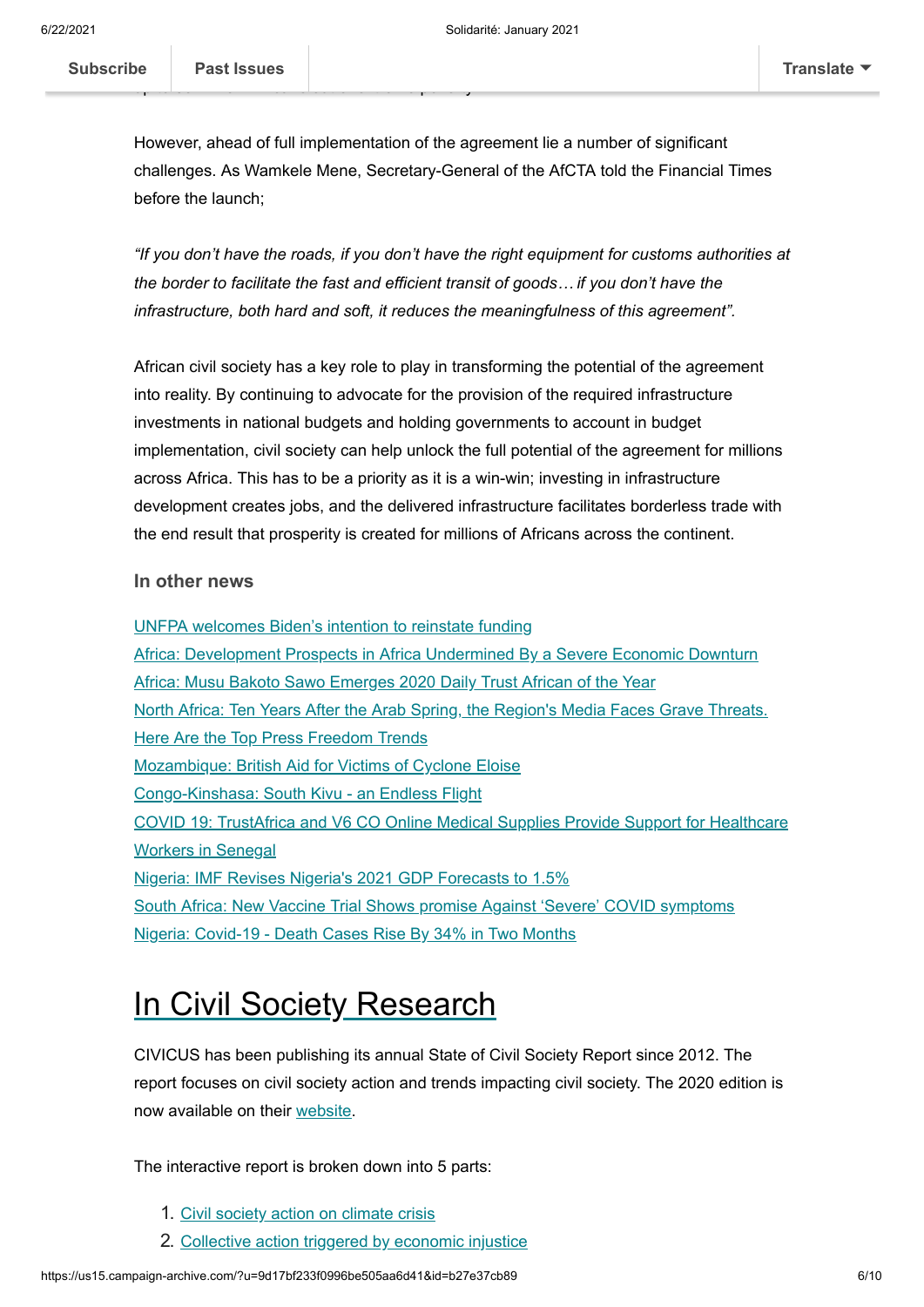#### **Past Issues** 4. [The state of democratic freedoms](https://www.civicus.org/documents/reports-and-publications/SOCS/2020/SOCS2020_Democracy_en.pdf)

5. [Civil society at the international level](https://www.civicus.org/documents/reports-and-publications/SOCS/2020/SOCS2020_International_en.pdf)

The 2020 report outlines the significant effects the COVID-19 pandemic has had on civil society as it has "exacerbated, accelerated and further exposed crucial global challenges that came to the fore in 2019". It also makes a case for the inclusion of civil society as "partners in the struggle to build a better post-pandemic world".

# <span id="page-6-0"></span>**Opportunities**

A list of curated opportunities from around the world for civil society scholars and practitioners in Africa

- [Common Fund for Commodities](http://www.common-fund.org/call-for-proposals/) Open Call for Proposals
- U.S. Mission to Nigeria: [Ambassador's Special Self Help \(ASSH\) Small Grants](https://www.grants.gov/web/grants/view-opportunity.html?oppId=330445) Program
- [U.S. Embassy in Cote d'Ivoire:](https://ci.usembassy.gov/embassy/embassy/funding-opportunities/special-self-help-fund/) Special Self-Help Fund
- [Félix Houphouët-Boigny-UNESCO Prize for Peace Research](https://en.unesco.org/news/call-nominations-felix-houphouet-boigny-unesco-2021-peace-prize)
- [UNHCR's Nansen Refugee Award 2021 nominations](https://www.unhcr.org/nominate.html)
- [Al Alfi Foundation Sustainable Development Fellowship](https://www.aucegypt.edu/admissions/fellowships/listings/al-alfi-foundation-sustainable-development)
- [Barer Institute Fellowship](https://www.law.uw.edu/academics/programs/barer-institute/apply)
- [World Habitat Awards](https://world-habitat.org/world-habitat-awards/how-to-enter/enter-online/)
- [Russell E. Train Fellowships](https://www.worldwildlife.org/projects/russell-e-train-fellowships)
- [The Spencer Foundation Small Research Grants Program](https://www.spencer.org/grant_types/small-research-grant)
- [Wildlife Acoustics Grant Program](https://www.wildlifeacoustics.com/grant-program)

# <span id="page-6-1"></span>Meet...Mrs. Muday Mitiku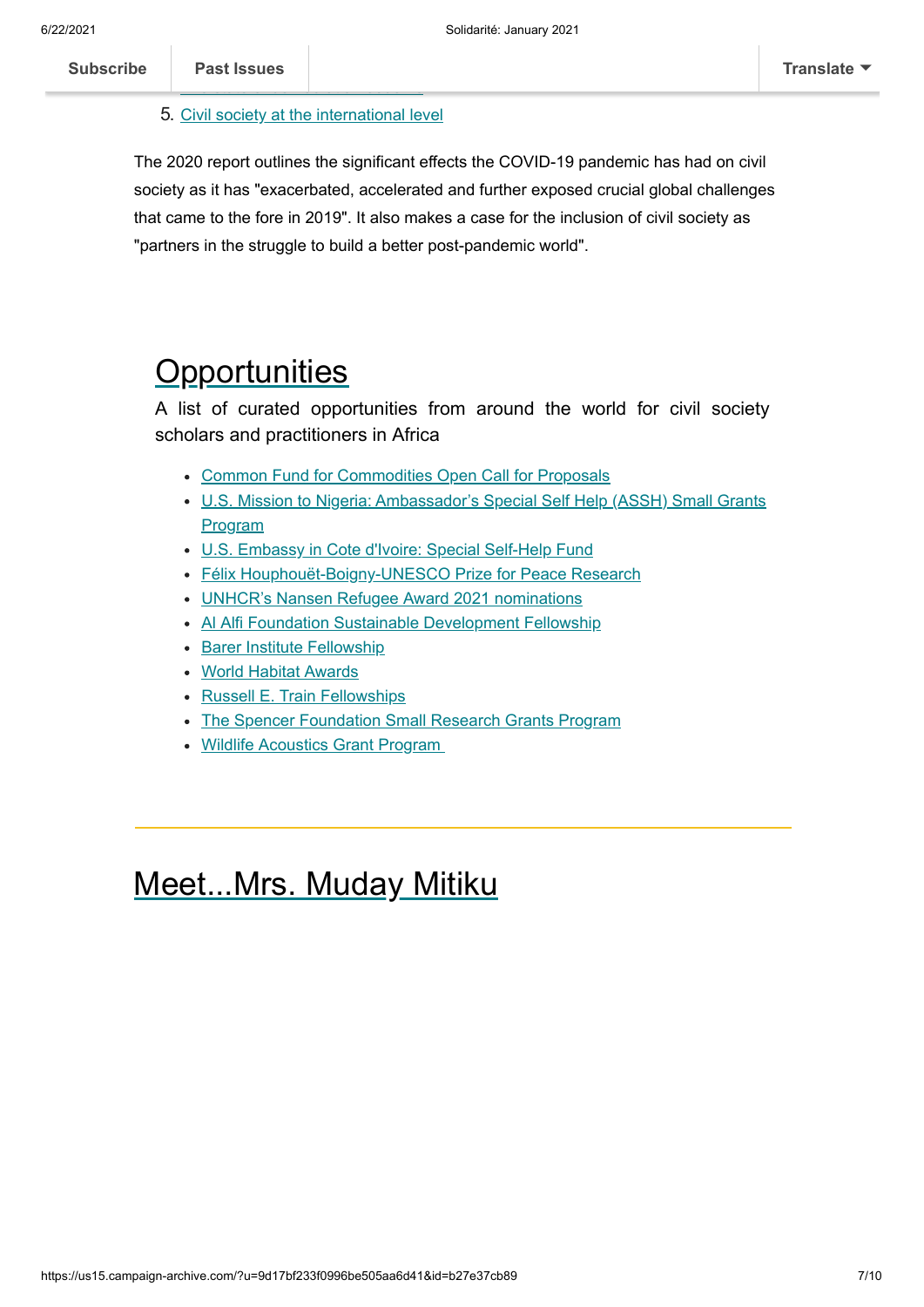Muday Mitiku is Founder and Executive Director of Ethiopia based The Muday Association, Fresh and Green Academy, and the Mother's Cooperative a trio of interconnected organisations concerned with the well being of vulnerable communities, specifically women and children. She has been at the helm of these organisations, working with local communities of women and children, for the better part of the last 2 decades.

Mrs Mitiku began in education at 19 years of age, founding a for profit preschool across the street from Kotebe Teacher's College where she received her degree in Education. She would later pursue a Business Management Degree at City College, Ethiopia. Fresh and Green Academy initially began as a for profit institution with help from a business partner in 2000. However, Mrs Mitiku expressed frustration and sadness at seeing impoverished children begging for food outside Fresh and Green Academy, while the school catered to children whose parents could afford the fees. This lead to her bringing in children off the street to feed and educate them.

Unfortunately, the parents of the paying students did not want their children associating with the impoverished students that Muday was bringing in off the street. So they withdrew their children, and their money by extension. In 2012, the Muday Association - a partnership of non governmental organisations banding together to feed and educate students via Fresh and Green Academy - was registered in Ethiopia. The Association is currently able to feed and educate over 400 students between 3-14 years of age.

Consequently, the Mother's Cooperation was created to help the parents of many of the vulnerable children that Muday assists via the Muday Association and Fresh and Green Academy. The Cooperation teaches mothers to make items indigenous to Ethiopian culture such as shoes, jewellery, and items of clothing for sale. This has provided an alternative stable income for some of the women who previously supported their families through begging and sex work. They are looking to expand the project which impacts almost 500 women already.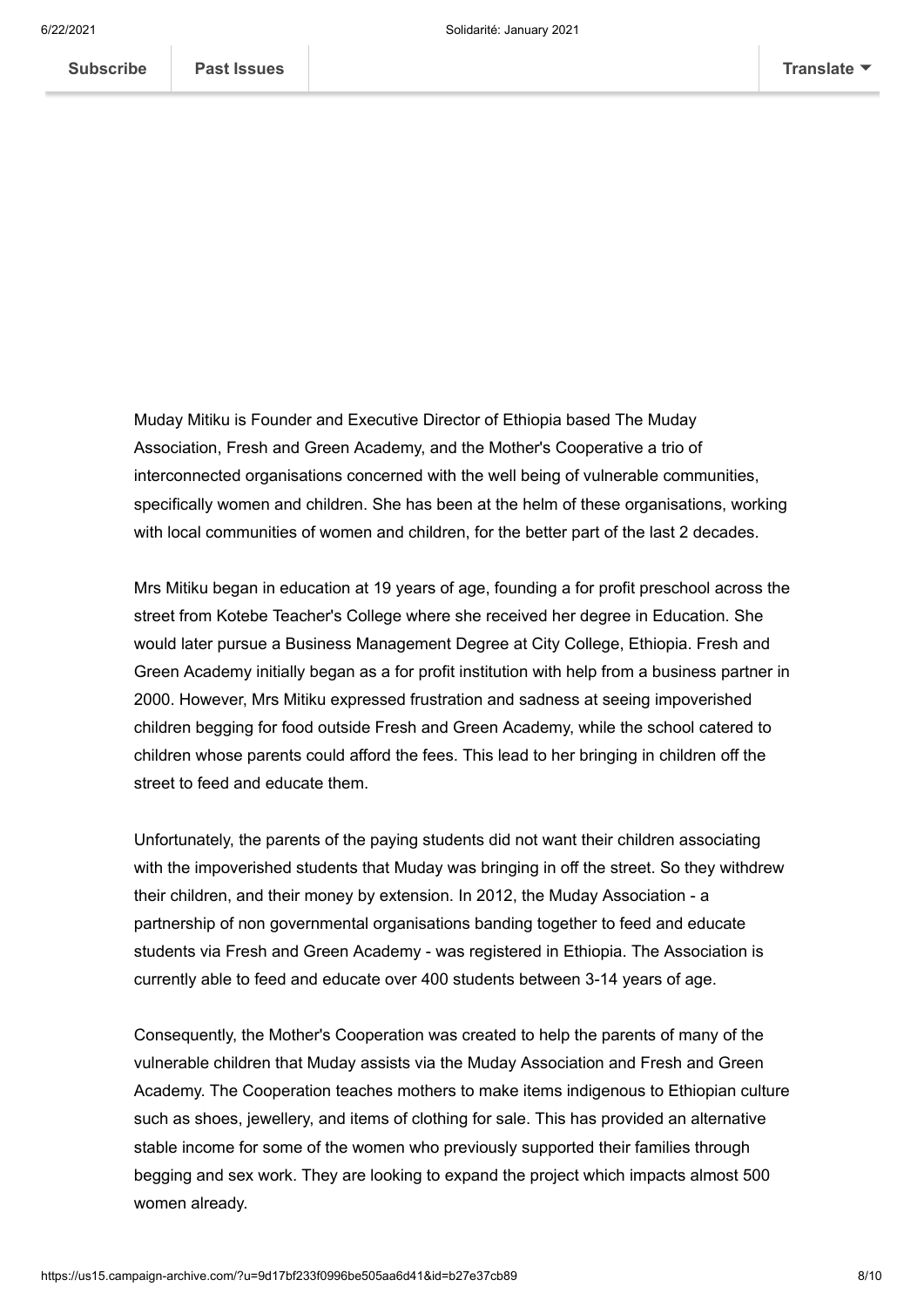through these three organisations brings her in contact with children who are disabled or affected by HIV-AIDS and other ailments. She remains unflinching in her commitment to her community and continues to educate her students on ethics, respect, and unity

 $\log_{10}$  background in business and her zeal for providing assistance to vulnerable  $\log_{10}$ communities in her locale maker her the quintessential social entrepreneur. Her work

### <span id="page-8-0"></span>**Contributors**

We are always looking for new and exciting content about civil society in Africa. If you would like to contribute to *Solidarité*, please read our [guidelines.](https://mcusercontent.com/9d17bf233f0996be505aa6d41/files/f6c8991a-6d62-4cb9-8565-a3bdb5846beb/Submissions_Guidance_for_Contributors.01.pdf)

### **About the Newsletter**

*Solidarité* is AROCSA's regular newsletter designed to keep readers up to date with AROCSA's programs, and events, as well as developments and opportunities mainly from within, but also from outside Africa's civil society spaces.

Appreciating the recognition at the onset of the founding of AROCSA that there have been and continue to be multiple, stand-alone efforts to encourage research and knowledge-sharing on the 'third sector' in Africa, *Solidarité* seeks to be a resource for pooling together information in order to provide a more holistic view of the sector, as well as insight into what different civil society actors across practice and academia are doing to improve the quality of life across the continent.

So on the occasion of our inaugural issue, we thank you for reading and as always, we appreciate your support.



## **About AROCSA**

The Association for Research on Civil Society in Africa is a platform set up to promote and advance a community of excellence in research and practice on civil society in the service of African development.